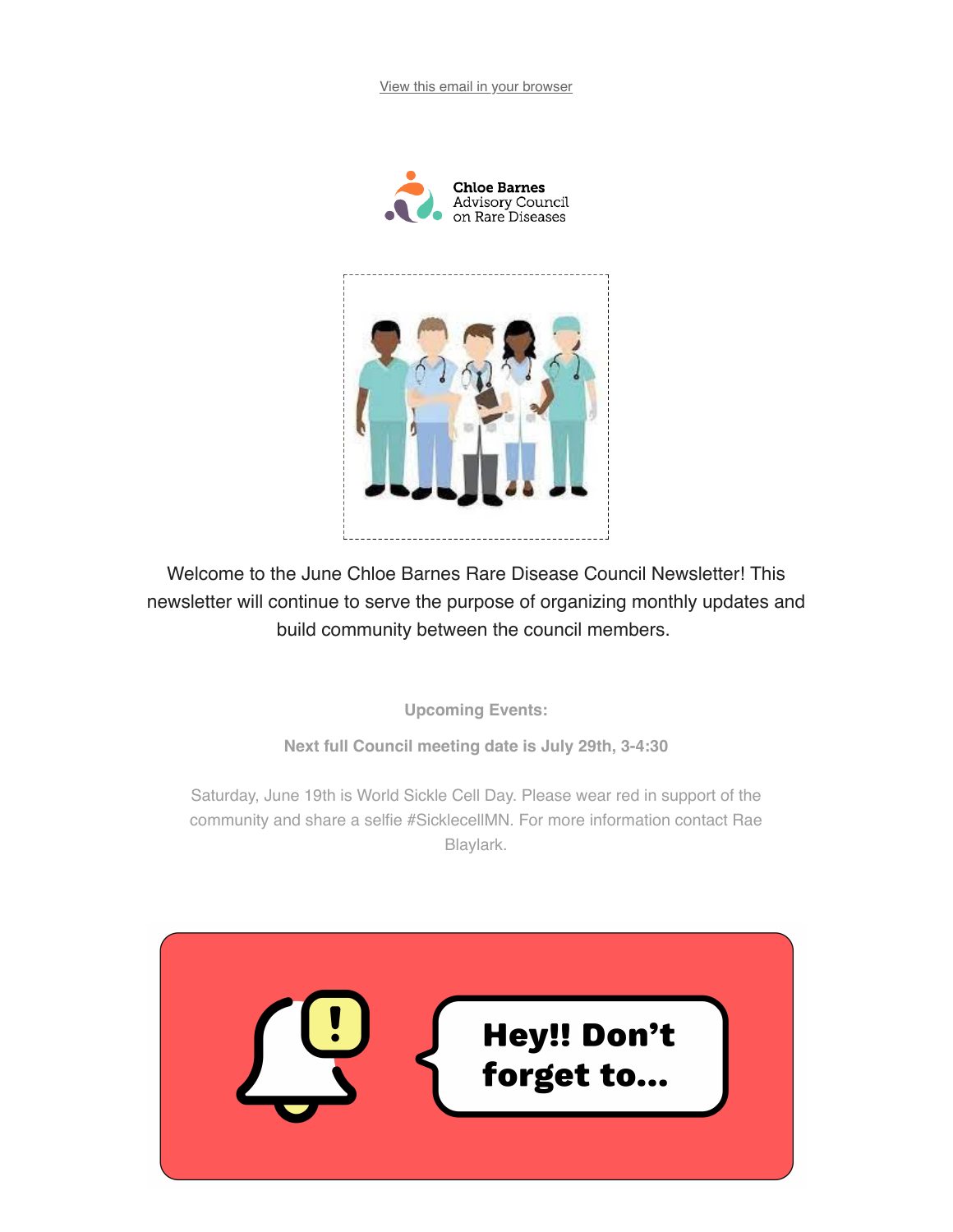#### Please remember to do the following:

- Set up your Box account or google drive to get access to important Council documents. You can begin setting up here. If you are not employed by the University of MN please choose the link under the "continue" button.
- Please send our student worker, Samiat, your contact information for the Council Directory. Please email her at ajibo013@umn.edu.

#### A special congratulations to our team members!

- 1. Paul Orchard was recently covered for his groundbreaking care for children with MSD https://www.fox9.com/news/u-of-m-doctors-perform-first-bonemarrow-transplant-therapy-to-treat-rare-condition
- 2. Rep Tony Albright participated in a webinar panel hosted by NORD (National Organization for Rare Disorders) that will be available in June. The topic was passing legislation to form a Rare Disease Advisory Council in your state. Thank you, Rep. Albright, for your leadership!

## **Opportunities to Get Involved:**

DEI Taskforce co-lead: In order to more intentionally pursue our value of diversity, equity, and inclusion, the Council is forming a task force to identify actionable steps we can take to ensure all communities are equally represented in the work that we do. Rae Blaylark has offered to be task force co-lead. If anyone is interested in being lead, please contact Erica Barnes.

### **Gene-Targeted Therapies I Early Diagnosis and Equitable Delivery Meeting**

#### Thursdays, June 3, 10 and 17, 12:00 pm - 4:30 pm EDT

The National Institutes for Health (NIH) invites stakeholders throughout the scientific research, advocacy, clinical practice, industry, and lay communities, including the general public, to attend a three-day meeting and submit comments or questions relating to the effective, efficient and equitable distribution of gene-targeted therapies. https://events-support.com/events/Gene-Targeted\_Therapies\_June\_2021/page/2357

**Collaboration opportunity:**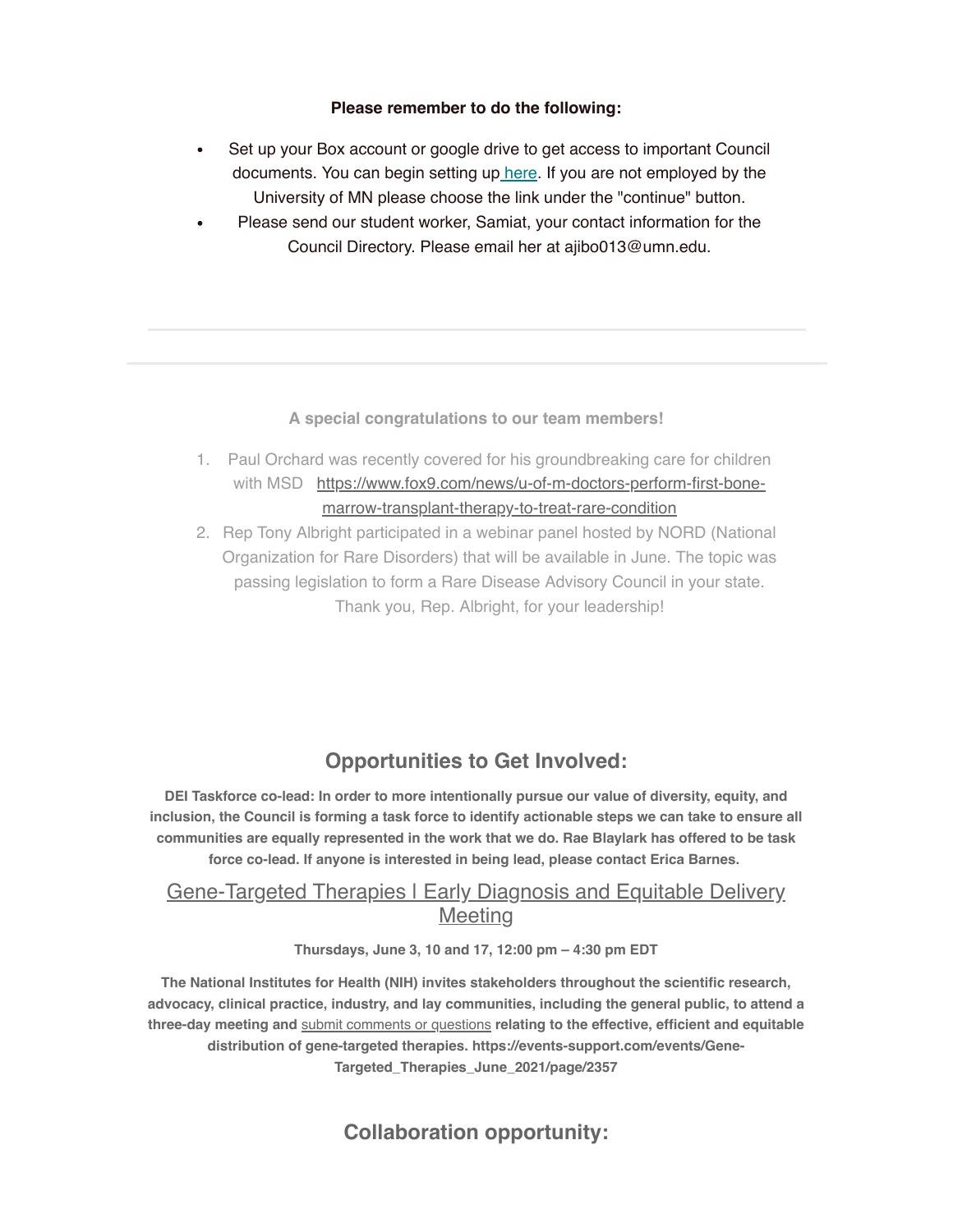gMendel™ is an AlGen™ (Artificial Intelligence and Genomics) Research Lab for Rare Diseases Difficult to Diagnose. To address the difficulties in rare disease diagnosis, gMendel® in collaboration with the University of Copenhagen is developing a novel cost-effective, and accurate test for the detection of rare genetic diseases. gMendel® is reaching out to hospitals and advocacy groups worldwide to establish collaborations that will contribute to validating the accuracy and robustness of gMendel®'s proprietary method, while accelerating the AI algorithm development. Founder Chris Kyriakidis would like to communicate with hospitals, HCPs, and KOLs, who may be interested in learning more. You can contact Erica or Chris directly at Chris@q-mendel.com or +4561911033.







# **MEDICAL SCHOOL**

# **UNIVERSITY OF MINNESOTA** Driven to Discover<sup>®</sup>

The Chloe Barnes Advisory Council on Rare Diseases was created in 2019 by the Minnesota Legislature as a collaboration between the University of Minnesota and cross-sector institutions throughout Minnesota with the goal of improving care for the citizens of the state whose lives are affected by rare diseases.